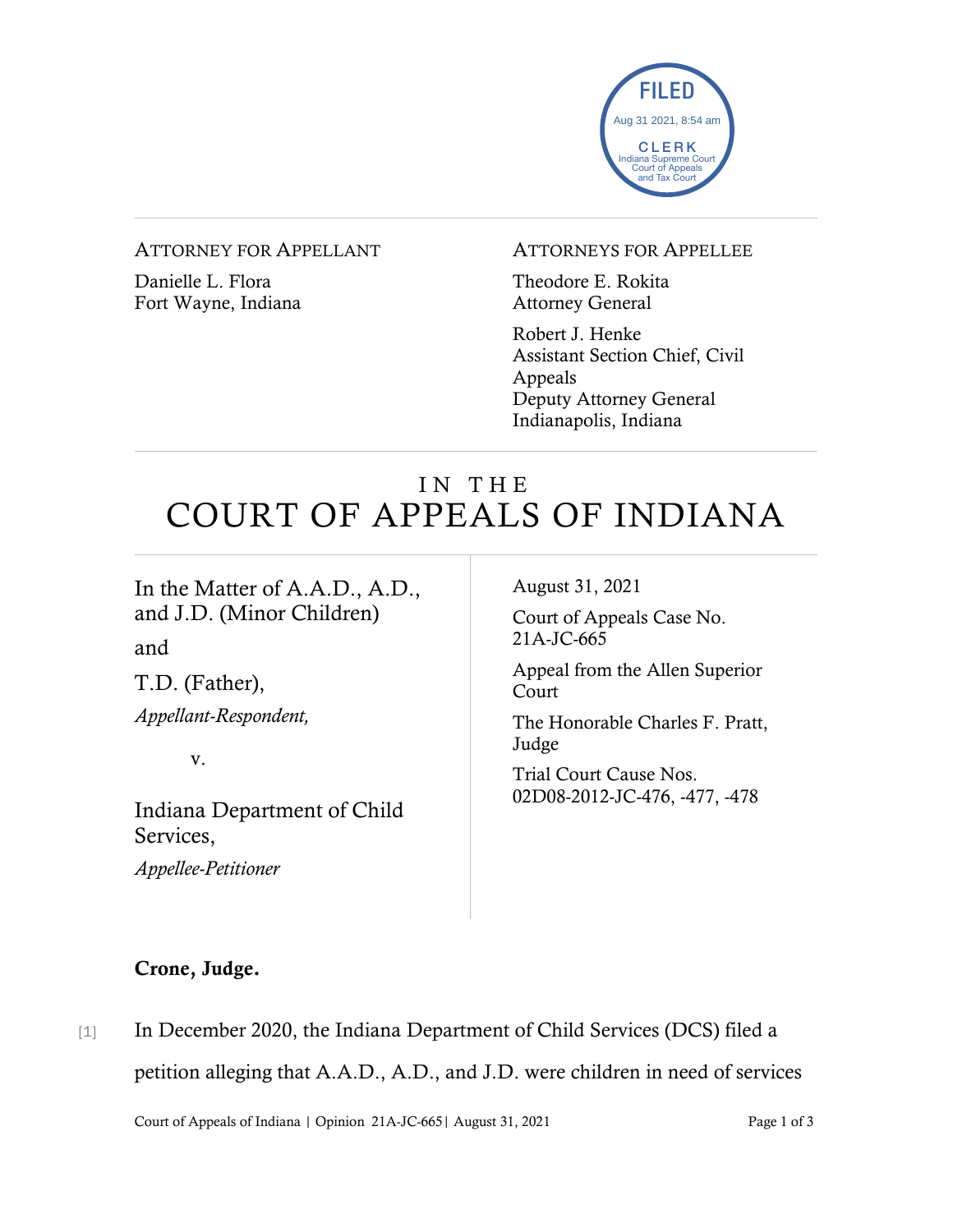(CHINS). Specifically, the petition alleged that T.D. (Father) is the custodial parent of the Children and "was found unconscious on [the] kitchen floor with the front door wide open." Appellant's App. Vol. 2 at 30. The DCS family case manager believed that Father was "under the influence [of drugs] due to his erratic behaviors, [s]cabs on his arms, back and face, and [Father] sweating profusely while speaking .…" *Id*. The petition further alleged that Father had a history of illegal substance use and that the Children had reported seeing drugs in the garage. Additionally, the "home was found to be in disarray with clutter such as trash [and] clothing spread throughout[.]" *Id*. at 31.

- [2] In March 2021, the trial court held a factfinding hearing. Following the hearing, the trial court concluded that DCS had not proven the allegations of the CHINS petition by a preponderance of the evidence. Accordingly, the trial court denied the CHINS petition and ordered Children returned to Father's care. However, determining that "greater protection needs to be in place" due to the "concerning" facts presented, the trial court further ordered the parties to "prepare and institute a plan for an informal adjustment to address the unique needs evidenced by the facts of this case." Appealed Order at 3 (caps omitted).
- [3] On appeal, Father contends that the trial court was without statutory authority to order him to participate in an informal adjustment without his consent, and further that once the trial court determined that there was insufficient evidence to support a CHINS adjudication, the court was required to discharge the Children from its jurisdiction. DCS agrees that Indiana statutory law does not support the trial court's order and that reversal is appropriate. *See* Ind. Code §

Court of Appeals of Indiana | Opinion 21A-JC-665| August 31, 2021 Page 2 of 3